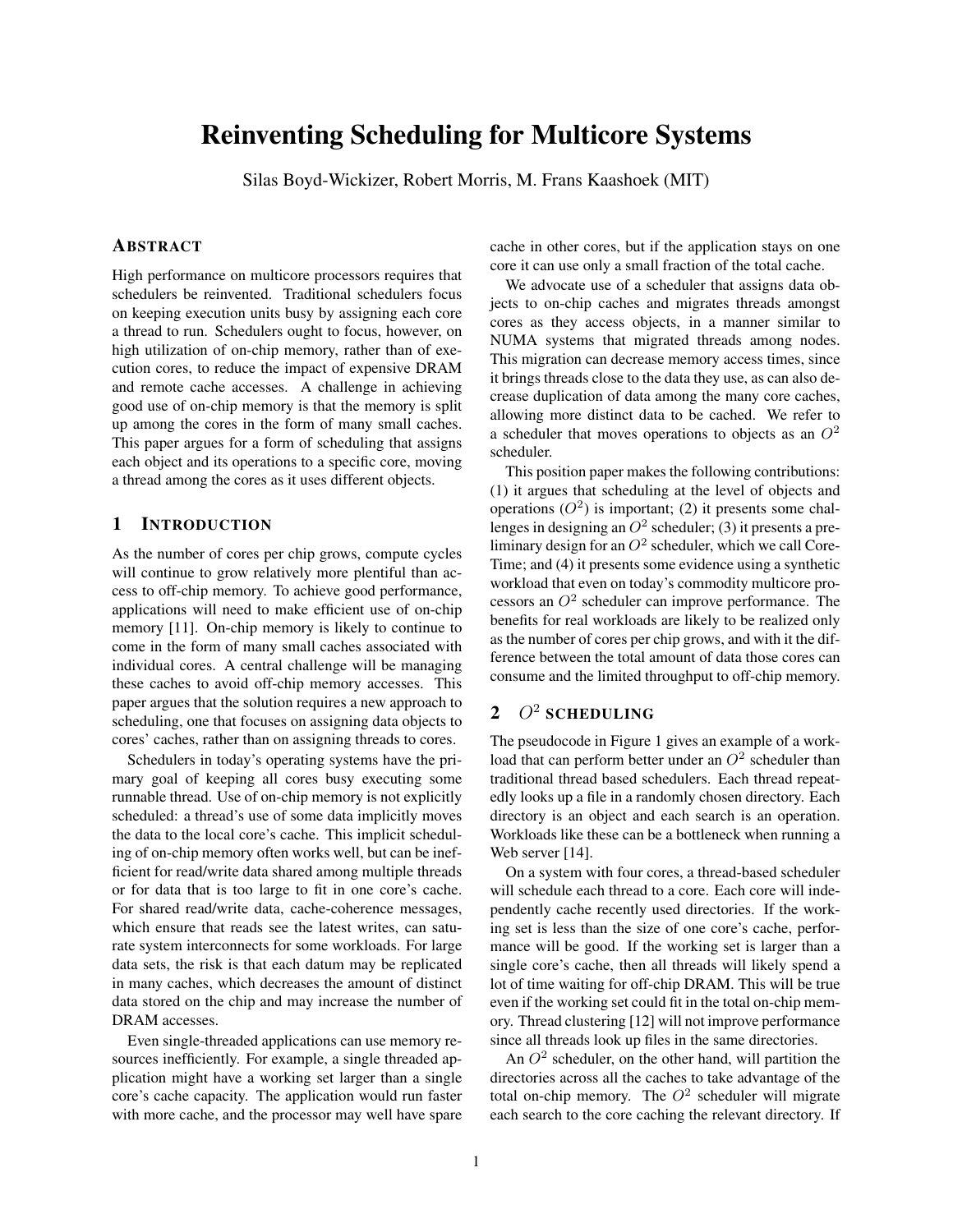```
thread(void) {
    while(1) {
        dir = random\_dir();
        file = random_file();
        /* Search dir for file */
        for (i = 0; i < dir.n; i++)if (dir.file[i].name == file)
                break;
    }
}
main(void) {
   start(thread, "thread 0");
    start(thread, "thread 1");
    start(thread, "thread 2");
    start(thread, "thread 3");
}
```
Figure 1: Pseudo code for an example directory lookup workload. Directories are objects and searches are operations.

| L1              | dir1                  | dir1             | dir1  | dir1  | dir1             | dir12 | dir15 | dir18 |
|-----------------|-----------------------|------------------|-------|-------|------------------|-------|-------|-------|
| L2              | dir2                  | dir2             | dir2  | dir2  | dir2             | dir13 | dir16 | dir19 |
|                 | dir3                  | dir3             | dir3  | dir3  | dir3             | dir14 | dir17 | dir20 |
| L3              | dir <sub>4</sub>      | dir <sub>6</sub> | dir8  | dir10 | dir <sub>4</sub> | dir6  | dir8  | dir10 |
|                 | dir5                  | dir7             | dir9  | dir11 | dir <sub>5</sub> | dir7  | dir9  | dir11 |
|                 | dir12                 | dir14            | dir16 | dir18 |                  |       |       |       |
| <b>Iff-chip</b> | dir13                 | dir15            | dir17 | dir19 |                  |       |       |       |
|                 | dir20                 |                  |       |       |                  |       |       |       |
|                 | (a) Thread scheduler. |                  |       |       | $O^2$ scheduler. |       |       |       |

Figure 2: Possible cache contents for the directory lookup workload when using a thread scheduler and an  $O^2$  scheduler. Directories in the "off-chip" box must be loaded from DRAM.

the working set of directories is larger than one core's cache and the cost of migration is relatively cheap, the  $O<sup>2</sup>$  schedule will provide better performance than the thread based one.

Figure 2 shows an example of cache contents under thread scheduling and  $O^2$  scheduling for the directory lookup workload. In this example, the  $O^2$  scheduler stores all the directories on-chip, but the thread scheduler stores a little more than half of the directories on-chip.

## 3 CHALLENGES

Developing a practical  $O^2$  scheduler for real workloads (or even simple ones as in Figure 1) faces the following challenges.

An  $O<sup>2</sup>$  scheduler must balance both objects and operations across caches and cores. It should not assign more objects than fit in a core's cache or leave some cores idle while others are saturated.

The scheduler must understand enough about the workload to schedule it well; it must be able to identify objects and operations, find sizes of objects, and estimate execution times of operations.

The scheduler must be able to control how objects are stored in caches, even though typical multicore hardware provides little explicit control over where data is cached.

Finally, the scheduler needs an efficient way to migrate threads.

# 4 CORETIME

CoreTime is a design for an  $O<sup>2</sup>$  scheduler that operates as a run-time library for C programs.

Interface: CoreTime relies on application developers to specify what must be scheduled. CoreTime provides two code annotations with which the programmer marks the beginning and end of an operation. They take one argument that specifies the address that identifies an object.

Figure 3 shows how the annotations could be used in the example discussed in Section 2.  $ct$ <sub>-</sub>start( $o$ ) performs a table lookup to determine if the object  $o$  is scheduled to a specific core. If the table does not contain a core for o the operation is executed locally, otherwise the thread is migrated to the core returned by the lookup. ct\_start automatically adds an object to the table if the object is expensive to fetch.

CoreTime annotations provided by developers help reduce the number of objects CoreTime considers for scheduling, and we expect that for many applications they will not be a huge programmer burden. For example, most shared memory multiprocessor applications already use locks (or other synchronization primitives), to protect manipulations of objects that might be shared. The code in such a critical section is likely to be a good candidate for CoreTime annotation too, and compilers could likely insert them automatically.

CoreTime has an alternative interface around method invocations, but it restricts threads to migrate at the beginning and end of a method, which is cumbersome. For example, a programmer might want to migrate only part of method invocation (e.g., the part that manipulates a large member of an object.)

Algorithm: CoreTime uses a greedy first fit "cache packing" algorithm to decide what core to assign an object to. Our choice of algorithm is motivated by the observation that migrating an operation to manipulate some object  $o$  is only beneficial when the cost of migration is less than the cost of fetching the object from DRAM or a remote cache. The cache packing algorithm works by assigning each object that is expensive to fetch to a cache with free space. The algorithm executes in  $\Theta(n \log n)$ time, where  $n$  is the number of objects.

Cache packing might assign several popular objects to a single core and threads will stall waiting to operate on the objects. For example, several cores may migrate threads to the same core simultaneously. Our current solution is to detect performance pathologies at run-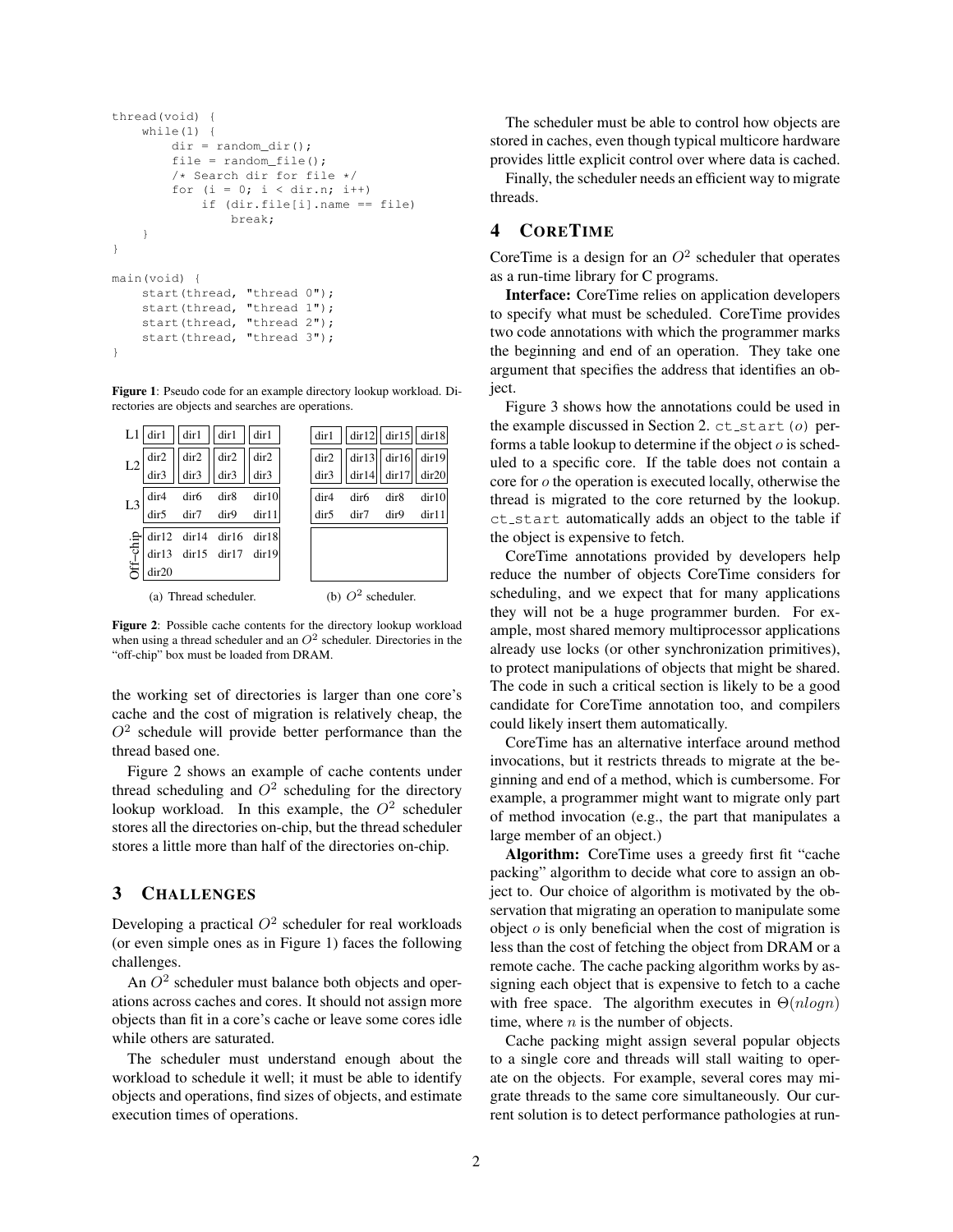```
thread(void) {
    while(1) {
        dir = random\_dir();
        file = random_file();
        /* Search dir for file */
        ct_start(dir);
        for (i = 0; i < dir.n; i++)if (dir.file[i].name == file)
                break;
        ct_end();
    }
}
main(void) {
    start(thread, "thread 0");
    start(thread, "thread 1");
    start(thread, "thread 2");
    start(thread, "thread 3");
}
```
Figure 3: Pseudo code from Figure 1 with CoreTime annotations.

time and to improve performance by rearranging objects. As we describe next, we use hardware event counters to detect such pathologies.

Runtime monitoring: CoreTime uses AMD event counters<sup>1</sup> to detect objects that are expensive to fetch and should be assigned to a core. For each object, CoreTime counts the number of cache misses that occur between a pair of CoreTime annotations and assumes the misses are caused by fetching the object. In the example in Figure 3, if each thread performs lookups on more directories than fit in a local cache, there will likely be many cache misses for each directory search. When there are many cache misses while manipulating an object, Core-Time will assign the object to a cache by adding it to the lookup table used by ct\_start; otherwise, CoreTime will do nothing and the shared-memory hardware will manage the object.

CoreTime also uses hardware event counters to detect when too many operations are assigned to a core or too many objects are assigned to a cache. CoreTime tracks the number of idle cycles, loads from DRAM, and loads from the L2 cache for each core. If a core is rarely idle or often loads from DRAM, CoreTime will periodically move a portion of the objects from that core's cache to the cache of a core that has more idle cycles and rarely loads from the L2 cache.

**Migration:** When a thread calls  $ct$ -start(o) and o is assigned to another core CoreTime will migrate the thread. The core the thread is executing on saves the thread context in a shared buffer, continues to execute other threads in its run queue, and sets a flag that the destination core periodically polls. When the destination core notices a pending migration it loads the thread context and continues executing. Eventually the thread will call ct end, which saves the thread context and sets a flag that indicates to the original core that the operation is complete and the thread is ready to run on another core.

Implementation: CoreTime runs on Linux, but could be ported to other similar operating systems. Core-Time creates one pthread per core, tied to the core with sched setaffinity(), and sets the process scheduling priority to the highest possible using setpriority() to avoid being descheduled by the kernel. CoreTime provides cooperative threading within each core's pthread.

#### 5 PRELIMINARY EVIDENCE

This section explores the performance of CoreTime with a synthetic directory workload on a 16-core AMD system.

Hardware: The AMD system has four quad-core 2 GHz Opteron chips connected by a square interconnect. The interconnect carries cache coherence broadcasts to locate and invalidate data, as well as point-topoint transfers of cache lines. Each core has its own L1 and L2 cache, and four cores on each chip share an L3 cache. The latencies of an L1 access, L2 access, and L3 access are 3 cycles, 14 cycles and 75 cycles respectively. Remote fetch latencies vary from 127 cycles to fetch from the cache of a core on the same chip to 336 cycles to fetch from the most distant DRAM bank. The measured cost of migration in CoreTime is 2000 cycles.

Setup: We measured the performance of CoreTime when applied to the file system using two directory lookup benchmarks. The file system is derived from the EFSL FAT implementation [8]. We modified EFSL to use an in-memory image rather than disk operations, to not use a buffer cache, and to have a higher-performance inner loop for file name lookup. We focused on directory search, adding per-directory spin locks and Core-Time annotations. Each directory is a CoreTime object and each file name lookup is an CoreTime operation. The workloads we focused on involved a thread on each core repeatedly looking up a randomly chosen file from a randomly chosen directory. Each directory contains 1,000 entries, and each entry uses 32 bytes of memory. Core-Time could be expected to improve the performance of these workloads when the total set of directory entries is large enough that it does not fit in a single core's cache.

Result: Figure 4(a) shows the performance of the file system benchmark when it randomly selects a file name to resolve using a uniform distribution. The number of directories varies along the x-axis, which indicates the total size of all directory contents. The y-axis indicates the total number of name resolutions completed per second.

At the extreme left of Figure 4(a) both with and without CoreTime has relatively lower performance. The rea-

<sup>&</sup>lt;sup>1</sup>Other processor have similar event counters.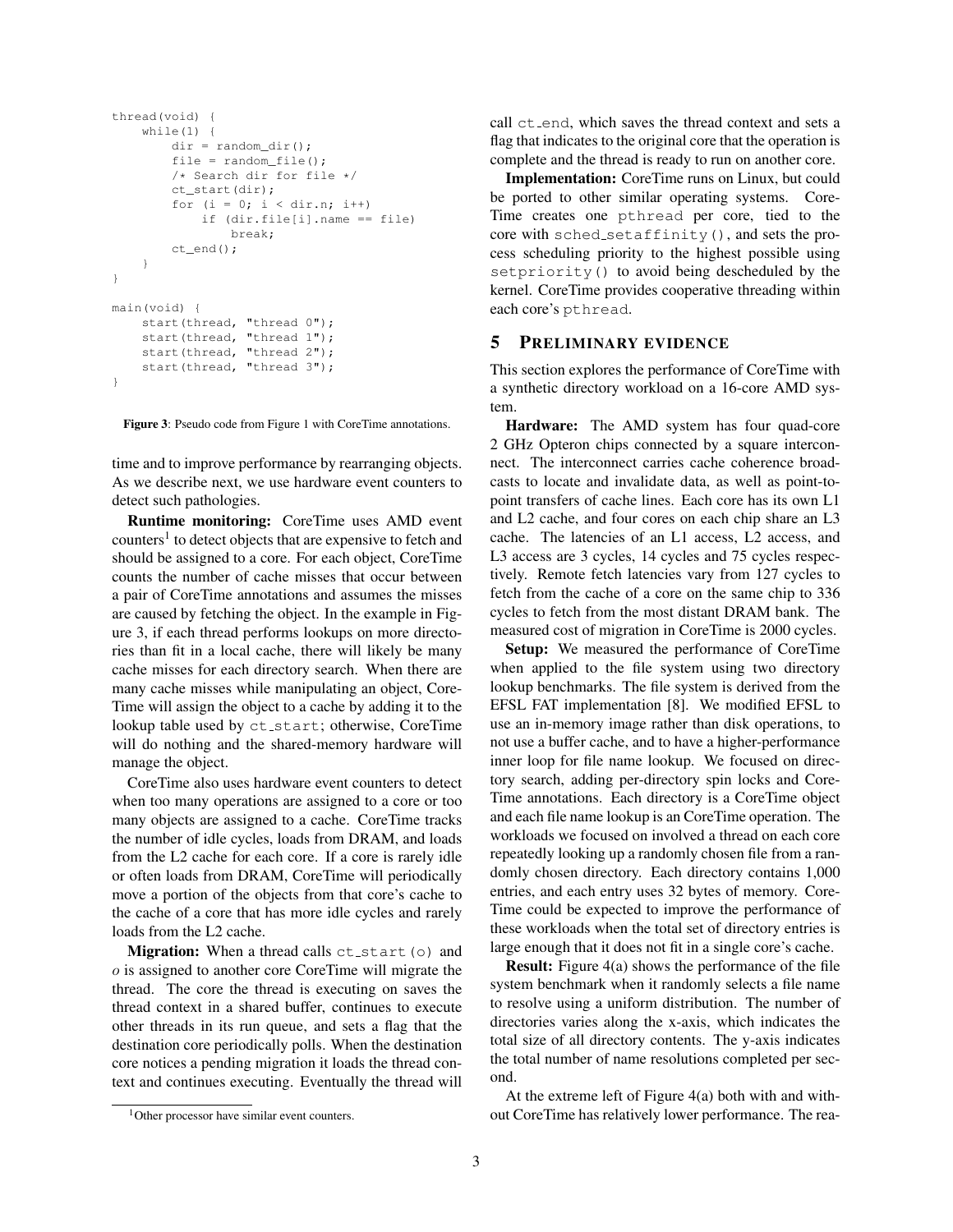

(a) File system results for uniform directory popularity.



(b) File system results for oscillated directory popularity.

Figure 4: File system benchmark results.

son is that there are fewer than 16 directories, which restricts the degree of parallel speedup. The threads have to wait for locks both with and without CoreTime.

For total data sizes between about 512 Kbytes and 2 Mbytes, a complete copy of the entire set of directories can fit in each of the four AMD chips' L3 caches. Without CoreTime and with CoreTime perform well, since all lookups operate out of locally cached data.

Once the total amount of data is noticeably larger than 2 Mbytes, a complete copy no longer fits in each of the AMD chips' L3 caches and the performance with Core-Time is between two to three times faster than without CoreTime. CoreTime automatically assigns directories to caches when it detects cache misses during lookups. Without CoreTime, the cores must read directory contents from DRAM or remote caches. With CoreTime, there is no duplication of data in the cache and each lookup is executed on the core that holds the directory in its cache. The total amount of cache space is 16 Mbytes (four 2 Mbyte L3 caches and 16 512 Kbyte L2 caches), so CoreTime can avoid using DRAM until there is more than 16 Mbytes of data. The performance goes down before that point as more data must be stored in the L3 rather than L2.

Figure 4(b) presents the results when number of directories accessed oscillates from the value represented on the x-axis to a sixteenth of that value. We chose this benchmark to demonstrate the ability CoreTime to rebalance objects to achieve good performance. CoreTime is able to rebalance directories across caches and performs more than twice as fast for most data sizes than without CoreTime.

#### 6 DISCUSSION

Although the results from the synthetic benchmark in the previous section are encouraging, there are many open questions.

#### 6.1 Future Multicores

On the AMD system, CoreTime improves the performance of workloads whose bottleneck is reading large objects (*e.g.* scanning directory contents). The improvement possible with CoreTime for other workloads is limited by the following properties of the AMD hardware: the high off-chip memory bandwidth, the high cost to migrate a thread, the small aggregate size of on-chip memory, and the limited ability of the software to control hardware caches. We expect future multicores to adjust some of these properties in favor of  $O^2$  scheduling. Future multicores will likely have a larger ratio of compute cycles to off-chip memory bandwidth and have larger per-core caches. Furthermore, the increasing number of CPU instructions that allow software to control caching [1] is evidence that chip manufactures recognize the importance of allowing software to control caching behavior. These trends will result in processors where  $O<sup>2</sup>$  scheduling might be attractive for a larger number of workloads.

The evolution of multicore hardware design may have a substantial impact on the design of  $O^2$  schedulers. Future processors might have heterogeneous cores, which would complicate the design of a  $O^2$  scheduler. Processors might not have global cache-coherent memory and might instead rely on software to manage placement of objects. If this were the case then the  $O^2$  scheduler must be involved in this placement. Also if active messages were supported by hardware this could reduce the overhead of migration.

# **6.2**  $O^2$  Improvements

The  $O^2$  scheduling algorithm presented in Section 4 is preliminary. For example, it is likely that some workloads would benefit from object clustering: if one thread or operation uses two objects simultaneously then it might be best to place both objects in the same cache, if they fit.

There are also unexplored tradeoffs in the  $O^2$  scheduling algorithm. For example, sometimes it is better to replicate read-only objects and others times it might be better to schedule more distinct objects. Working sets